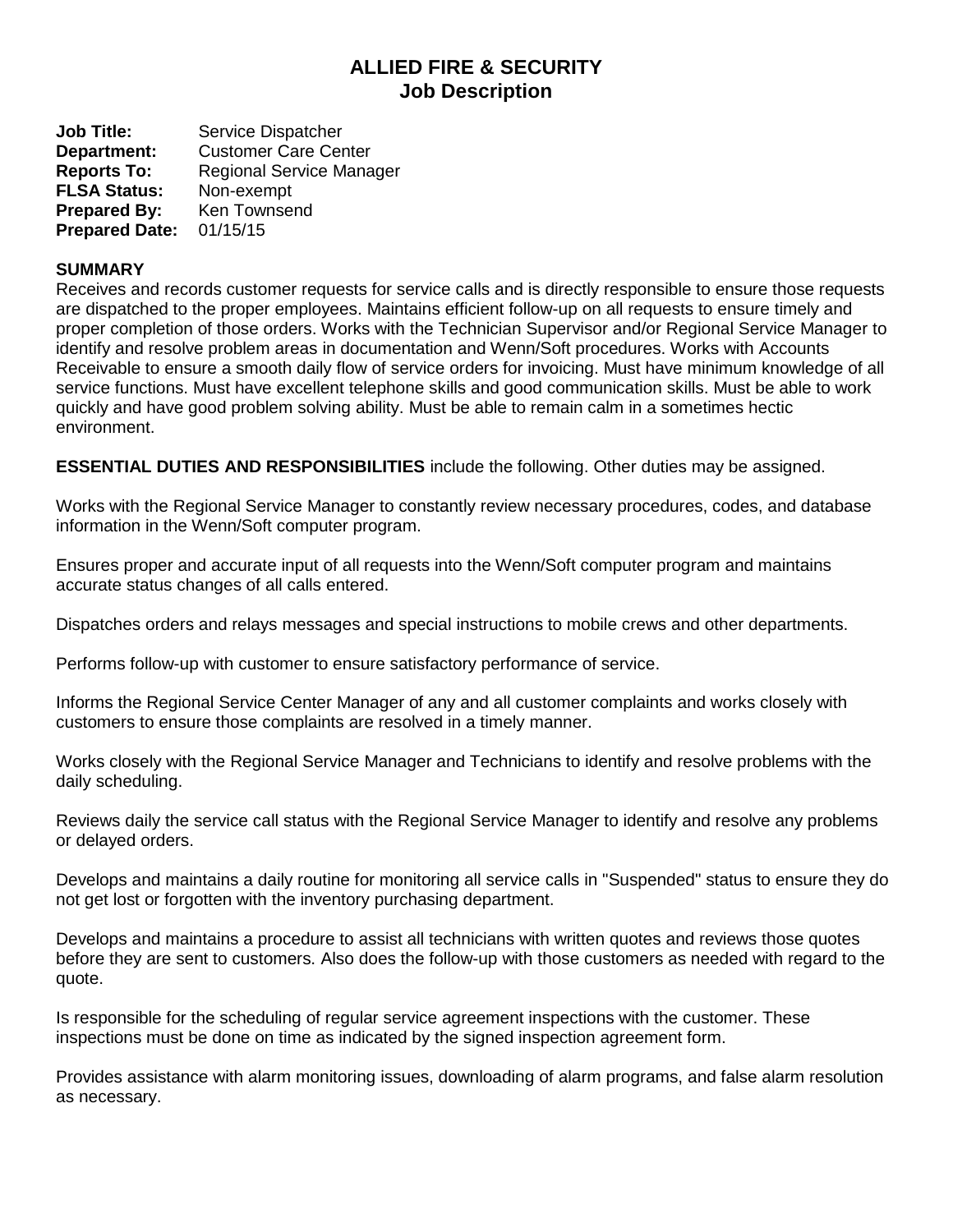Works with and supports the service technicians as needed with telephone support, on site technical assistance, information regarding parts pricing. and rescheduling customer appointments as necessary.

Promotes the presentation of "Total Security Solutions" concept to new and existing customers by using the "MPV" program with the technicians.

Must believe in, support, and carry out all goals and procedures in our Company Policy Manual.

### **ADDITIONAL RESPONSIBILITIES**

The Outside Service Dispatcher shall have the initial responsibility for maintaining smooth and problem free communication with our customers and proper, timely, and accurate documentation of all service related correspondence.

The Outside Service Dispatcher shall have the initial responsibility to maintain proper, timely, and accurate flow of all Wenn/Soft Orders until they reach Accounts Receivable.

**QUALIFICATIONS** To perform this job successfully, an individual must be able to perform each essential duty satisfactorily. The requirements listed below are representative of the knowledge, skill, and/or ability required. Reasonable accommodations may be made to enable individuals with disabilities to perform the essential functions.

#### **EDUCATION and/or EXPERIENCE**

One year certificate from college or technical school; or three to six months related experience and/or training; or equivalent combination of education and experience.

#### **LANGUAGE SKILLS**

Ability to read and interpret documents such as safety rules, operating and maintenance instructions, and procedure manuals. Ability to write routine reports and correspondence. Ability to speak effectively before groups of customers or employees of organization.

#### **MATHEMATICAL SKILLS**

Ability to calculate figures and amounts such as discounts, interest, commissions, proportions, percentages, area, circumference, and volume. Ability to apply concepts of basic algebra and geometry.

#### **REASONING ABILITY**

Ability to define problems, collect data, establish facts, and draw valid conclusions. Ability to interpret an extensive variety of technical instructions in mathematical or diagram form and deal with several abstract and concrete variables.

**PHYSICAL DEMANDS** The physical demands described here are representative of those that must be met by an employee to successfully perform the essential functions of this job. Reasonable accommodations may be made to enable individuals with disabilities to perform the essential functions.

While performing the duties of this job, the employee is regularly required to use hands to finger, handle, or feel; reach with hands and arms; and talk or hear. The employee frequently is required to sit. The employee is occasionally required to stand and walk. The employee must occasionally lift and/or move up to 25 pounds. Specific vision abilities required by this job include close vision, distance vision, color vision, depth perception, and ability to adjust focus.

**WORK ENVIRONMENT** The work environment characteristics described here are representative of those an employee encounters while performing the essential functions of this job. Reasonable accommodations may be made to enable individuals with disabilities to perform the essential functions.

While performing the duties of this job, the employee is occasionally exposed to moving mechanical parts and risk of electrical shock associated with office equipment. The noise level in the work environment is usually moderate.